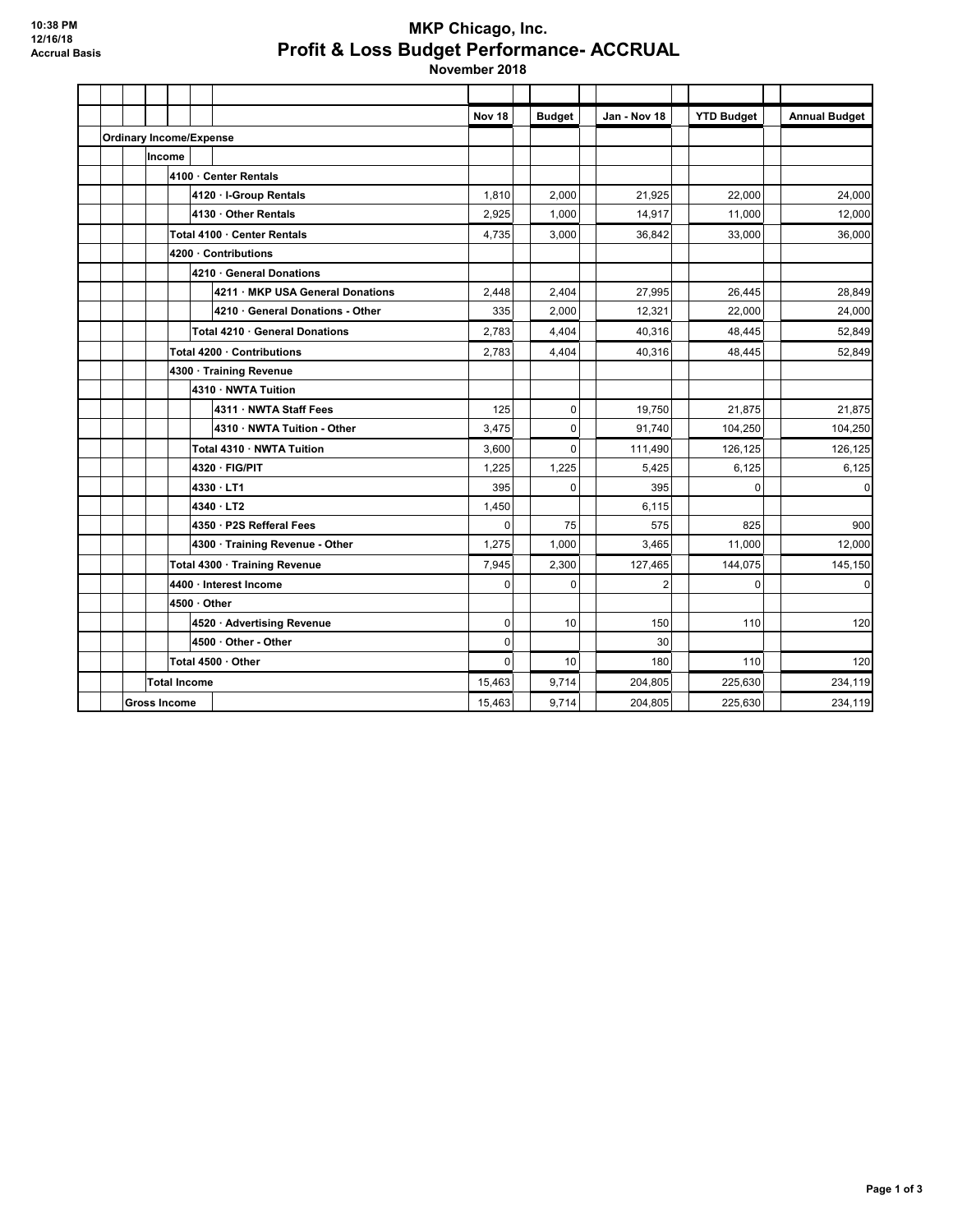## **MKP Chicago, Inc. Profit & Loss Budget Performance- ACCRUAL**

 **November 2018**

|                   |  |                             |                                            | Nov 18         | <b>Budget</b> | Jan - Nov 18 | <b>YTD Budget</b> | <b>Annual Budget</b> |
|-------------------|--|-----------------------------|--------------------------------------------|----------------|---------------|--------------|-------------------|----------------------|
|                   |  | <b>Expense</b>              |                                            |                |               |              |                   |                      |
|                   |  |                             | 6000 · Center Expense                      |                |               |              |                   |                      |
|                   |  |                             | 6010 · Building Repairs                    | $\mathbf 0$    | 125           | 530          | 1,375             | 1,500                |
|                   |  |                             | 6040 · Equipment & Maintenance             | 456            | 400           | 4,304        | 4,400             | 4,800                |
|                   |  |                             | $6050 \cdot$ Rent                          | 4,181          | 3,770         | 39,276       | 41,471            | 45,241               |
|                   |  |                             | 6060 · Utilities                           | 287            | 850           | 8,247        | 9,350             | 10,200               |
|                   |  |                             | Total 6000 · Center Expense                | 4,924          | 5,145         | 52,357       | 56,596            | 61,741               |
|                   |  |                             | 6100 · Fund Raising Expense                |                |               |              |                   |                      |
|                   |  |                             | 6110 · Printing & Mailings                 | $\mathbf 0$    | 1,100         | 26           | 2,200             | 2,200                |
|                   |  |                             | 6100 · Fund Raising Expense - Other        | $\mathbf 0$    | 200           | 680          | 2,200             | 2,400                |
|                   |  |                             | Total 6100 · Fund Raising Expense          | $\mathbf 0$    | 1,300         | 706          | 4,400             | 4,600                |
|                   |  |                             | 6200 Operating Expense                     |                |               |              |                   |                      |
|                   |  |                             | 6210 · Accounting Fees                     | 1,417          | 1,417         | 15,583       | 15,583            | 17,000               |
|                   |  |                             | 6215 · Bank and Credit Card Fees           | 353            | 400           | 4,008        | 4,400             | 4,800                |
|                   |  |                             | 6220 · Conferences & Meetings              | 0              | 0             | 1,177        | 2,000             | 2,000                |
|                   |  |                             | 6230 Office Supplies                       | 50             | 150           | 1,096        | 1,650             | 1,800                |
|                   |  |                             | 6235 · Payroll Expenses.                   |                |               |              |                   |                      |
|                   |  |                             | 6236 · Health Insurance                    | 150            | 150           | 1,650        | 1,650             | 1,800                |
|                   |  |                             | 6235 · Payroll Expenses. - Other           | 3,627          | 3,897         | 42,484       | 42,863            | 46,759               |
|                   |  |                             | Total 6235 · Payroll Expenses.             | 3,777          | 4,047         | 44,134       | 44,513            | 48,559               |
|                   |  |                             | 6245 · Permits & Fees                      | 11             | $\mathbf 0$   | 1,291        | 36                | 36                   |
|                   |  |                             | 6250 · Postage & Shipping                  | 40             | 40            | 450          | 440               | 480                  |
|                   |  |                             | 6255 · Software and Services               | $\mathbf 0$    | 0             | 507          | 550               | 550                  |
|                   |  |                             | 6260 · Telephone, Email & Internet         |                |               |              |                   |                      |
|                   |  |                             | 6261 CellPhone - Office                    | 100            | 100           | 1,100        | 1,100             | 1,200                |
|                   |  |                             | 6260 · Telephone, Email & Internet - Other | 233            | 226           | 2,526        | 2,486             | 2,712                |
|                   |  |                             | Total 6260 · Telephone, Email & Internet   | 333            | 326           | 3,626        | 3,586             | 3,912                |
|                   |  |                             | Total 6200 · Operating Expense             | 5,981          | 6,380         | 71,872       | 72,758            | 79,137               |
|                   |  |                             | 6300 · Training Expenses                   |                |               |              |                   |                      |
|                   |  |                             | 6320 · NWTA Food Expenses                  | $\overline{0}$ | 0             | 8,007        | 8,650             | 8,650                |
|                   |  |                             | 6330 · NWTA Leader Fees                    | $\overline{0}$ | 0             | 15,860       | 18,690            | 18,690               |
|                   |  |                             | 6340 · NWTA Leader Travel                  | $\mathbf{0}$   | 0             | 2,100        | 4,150             | 4,150                |
|                   |  |                             | 6350 · NWTA Materials                      | 960            | 0             | 5,893        | 9,000             | 9,000                |
|                   |  |                             | 6370 · NWTA MKPI Fees                      | 0              | 0             | 28,400       | 31,250            | 31,250               |
|                   |  |                             | 6380 · NWTA Site Rental                    | $\mathbf{0}$   | $\mathbf 0$   | 14,132       | 10,000            | 10,000               |
|                   |  |                             | 6400 Other Leader Fees                     | 3,480          | 275           | 3,780        | 3,025             | 3,300                |
|                   |  |                             | 6300 · Training Expenses - Other           | 2,400          | 300           | 2,400        | 3,300             | 3,600                |
|                   |  |                             | Total 6300 · Training Expenses             | 6,840          | 575           | 80,572       | 88,065            | 88,640               |
|                   |  | <b>Total Expense</b>        |                                            | 17,745         | 13,400        | 205,507      | 221,819           | 234,118              |
|                   |  | <b>Net Ordinary Income</b>  |                                            | $-2,282$       | $-3,686$      | $-702$       | 3,811             | 1                    |
|                   |  | <b>Other Income/Expense</b> |                                            |                |               |              |                   |                      |
|                   |  | <b>Other Expense</b>        |                                            |                |               |              |                   |                      |
|                   |  |                             | 7050 · Interest Expense                    | $\overline{0}$ | 4,917         | 5,000        | 54,083            | 59,000               |
|                   |  | <b>Total Other Expense</b>  |                                            | 0              | 4,917         | 5,000        | 54,083            | 59,000               |
|                   |  | <b>Net Other Income</b>     |                                            | 0              | $-4,917$      | $-5,000$     | $-54,083$         | $-59,000$            |
| <b>Net Income</b> |  |                             |                                            | $-2,282$       | $-8,603$      | $-5,702$     | $-50,272$         | $-58,999$            |